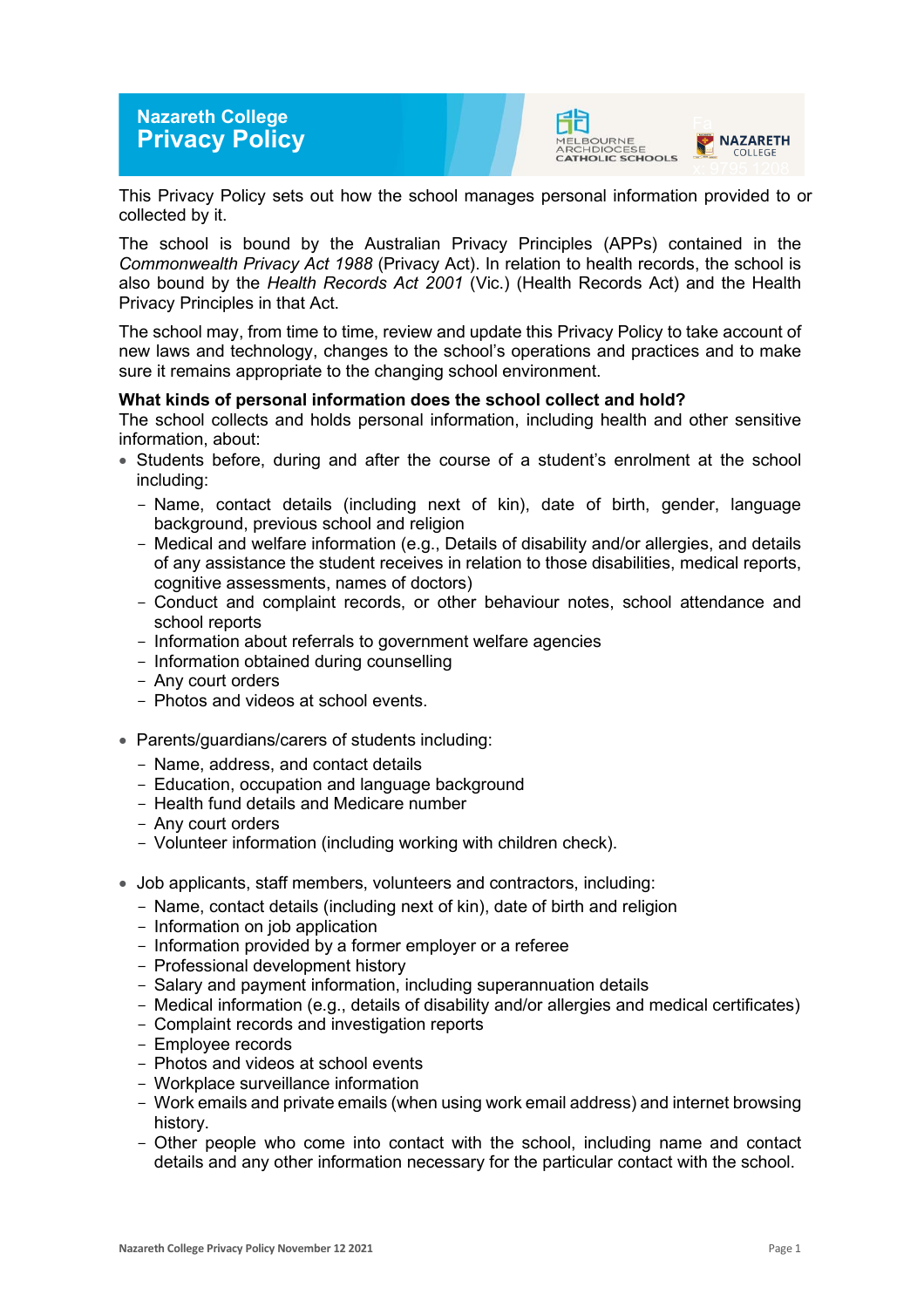## **Exception in relation to employee records**

Under the Privacy Act, the Australian Privacy Principles do not apply to an employee record. As a result, this Privacy Policy does not apply to the school's treatment of an employee record where the treatment is directly related to a current or former employment relationship between the school and employee. The school handles staff health records in accordance with the Health Privacy Principles in the *Health Records Act 2001* (Vic.).

## **How will the school collect and hold personal information?**

#### **Personal information provided**

The school will generally collect personal information held about an individual by way of:

- Forms filled out by parents/guardians/carers or students
- Face-to-face meetings and interviews
- Emails and telephone calls
- Through the school's online portal SIMON/PAM

On occasion, people other than parents/guardians/carers and students, such as job applicants and contractors, provide personal information to the school.

## **Personal information provided by other people**

In some circumstances the school may be provided with personal information about an individual from a third party, for example a report provided by a medical professional or a reference from another school. The type of information the school may collect from another school may include:

- Academic records and/or achievement levels
- Information that may be relevant to assisting the new school to meet the needs of the student, including any adjustments.

#### **Anonymity**

The school needs to be able to identify individuals with whom it interacts and to collect identifiable information about them to facilitate the delivery of schooling to its students and its educational and support services, conduct the job application process and fulfil other obligations and processes. However, in some limited circumstances some activities and interactions with the school may be done anonymously where practicable, which may include making an inquiry, complaint or providing feedback.

#### **Holding personal information**

The school's approach to holding personal information is to ensure that it is stored securely and that access is provided only to persons who need such access. Depending on the nature of the personal information, it may be stored in locked rooms or cabinets (in the case of paper records), on secure digital devices or on the school computer systems with appropriate password protection.

#### **How will the school use the personal information you provide?**

The school will use personal information it collects from parents/guardians/carers for the primary purpose of collection, and for such other secondary purposes that are related to the primary purpose of collection and reasonably expected or consented to, by parents/guardians/carers.

#### **Students and parents/guardians/carers**

In relation to the personal information of students and parents/guardians/carers, the school's primary purpose of collection is to enable the school to provide schooling to students enrolled at the school (including educational and support services for the student), exercise its duty of care and perform necessary associated administrative activities which will enable students to take part in all the activities of the school. This includes satisfying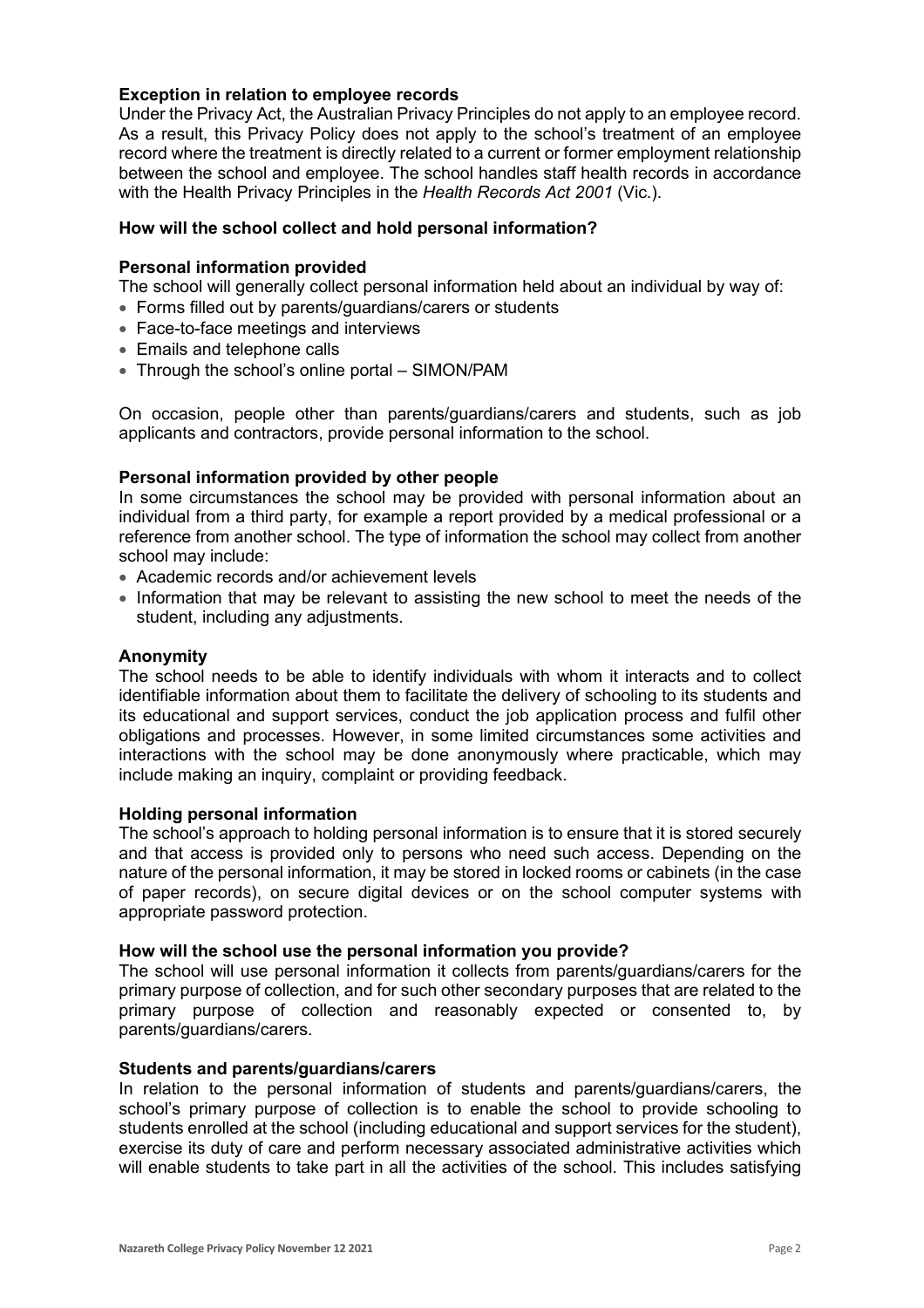the needs of parents/guardians/carers, the needs of the student and the needs of the school throughout the whole period the student is enrolled at the school.

In particular, the purposes for which the school uses the personal information of students and parents/guardians/carers include:

- To keep parents/guardians/carers informed about matters related to their child's schooling, through correspondence, newsletters and magazines
- Day-to-day administration of the school
- Looking after students' educational, social and medical wellbeing
- Seeking donations and marketing for the school
- To satisfy the school's legal obligations to discharge its duty of care
- To satisfy the legal obligations of the school's governing authority Melbourne Archdiocese Catholic Schools ltd (MACS) and the Catholic Education Commission of Victoria Ltd (CECV)
- To satisfy the school service providers' legal obligations.

In some cases where the school requests personal information about a student or parent/guardian/carer, if the information requested is not provided, the school may not be able to enrol or continue the enrolment of the student or permit the student to take part in a particular activity.

#### **Job applicants and contractors**

In relation to the personal information of job applicants and contractors, the school's primary purpose of collection is to assess and (if successful) engage the applicant, or contractor, as the case may be. The purposes for which the school uses the personal information of job applicants and contractors include:

- Administering the individual's employment or contract, as the case may be
- For insurance purposes
- Seeking donations and marketing for the school
- Satisfying the school's legal obligations, for example, in relation to child protection.

#### **Volunteers**

The school also obtains personal information about volunteers who assist the school in its functions or conduct associated activities, such as the Nazareth College Community Association and the Nazareth College Alumni Association.

The purposes for which the school uses the personal information of volunteers includes:

- Enabling the school to manage the engagement process of volunteers
- For insurance purposes
- Satisfying the school's legal obligations, for example, in relation to child protection
- To confirm their suitability and to manage their visits.

#### **Counsellors**

The school may contract with external providers to provide counselling and/or psychology services for some students. The principal may require the counsellor and/or psychologist to inform him or her or other teachers of any issues the principal and the counsellor and/or psychologist believe may be necessary for the school to know for the wellbeing or development of the student who is counselled or other students at the school.

#### **Parish**

The school will not disclose any personal information to the school parish to facilitate religious and sacramental programs, or other activities such as fundraising, without consent.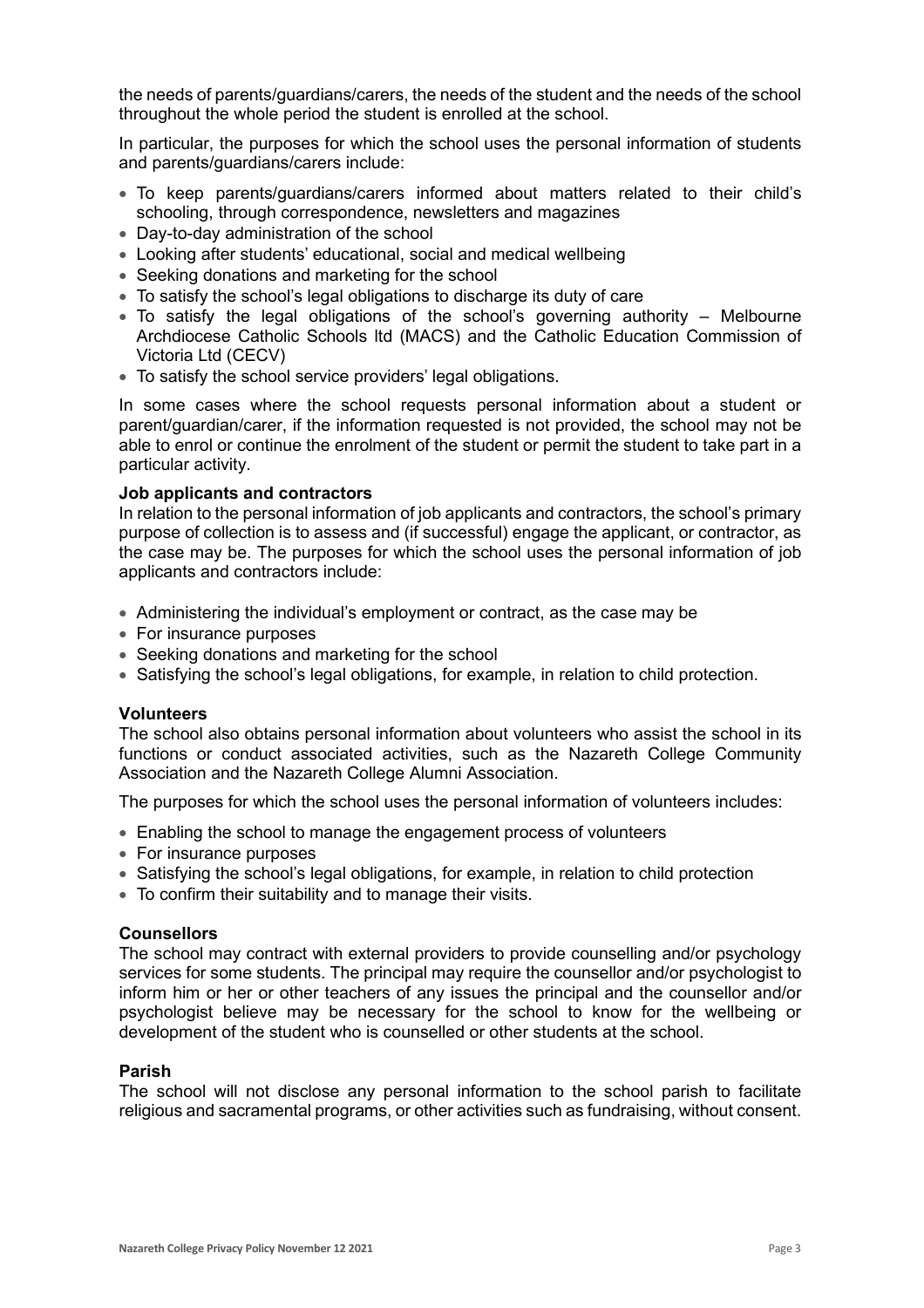# **Marketing and fundraising**

The school treats marketing and seeking donations for the future growth and development of the school as an important part of ensuring that the school continues to provide a quality learning environment in which both students and staff thrive. Personal information held by the school may be disclosed to organisations that assist in the school's fundraising, for example, the school's foundation or alumni organisation, or on occasion, external fundraising organisations.

Parents/guardians/carers, staff, contractors and other members of the wider school community may from time to time receive fundraising information. School publications, like newsletters and magazines, which include personal information and sometimes people's images, may be used for marketing purposes.

## **Who might the school disclose personal information to?**

The school may disclose personal information, including sensitive information, held about an individual for educational, administrative and support purposes. This may include to:

- School service providers which provide educational, support and health services to the school, either at the school or off campus
- People providing educational support such as sports coaches, volunteers, counsellors, sports coaches and providers of learning and assessment tools
- Third party service providers that provide online educational and assessment support services, document and data management services, training and support services, hosting services, and software-as-a-service applications, such as the integrated catholic online network (icon) and google g suite
- Authorised agencies and organisations to enable the school to discharge its responsibilities, e.g. Under the Australian education regulation 2013 (regulation) and the *Australian education act 2013* (cth) relating to students with a disability, including Nationally Consistent Collection of Data (NCCD) quality assurance processes, participation in the Australian Early Development Census (AEDC) and government audits
- Authorised organisations and persons who support the school by providing consultative services or undertaking assessments for the purpose of educational programming or providers of health services such as counsellors, psychologists, school nursing services, dental vans. Specific consent is obtained to collect and disclose this type of sensitive and health information as part of a service request which may include release of relevant medical or allied health reports, educational planning and evaluation documents such as personalised learning/behaviour/medical management plans
- Other third parties which the school uses to support or enhance the educational or pastoral care services for its students or to facilitate communications with parents/guardians/carers
- Support the training of selected staff in the use of the school's systems, such as ICON and ROSAE
- Another school including to its teachers to facilitate the transfer of a student
- Federal and state government departments and/or agencies engaged by them
- Health service providers
- Recipients of school publications, such as newsletters and magazines
- Students/parents/guardians/carers and their emergency contacts
- Assessment and educational authorities including the Victorian Curriculum and Assessment Authority (VCAA) and the Australian Curriculum, Assessment and Reporting Authority (ACARA)
- Anyone to whom the parent/guardian/carer authorises the school to disclose information
- Anyone to whom the school is required or authorised to disclose the information by law, including under child protection and information sharing laws.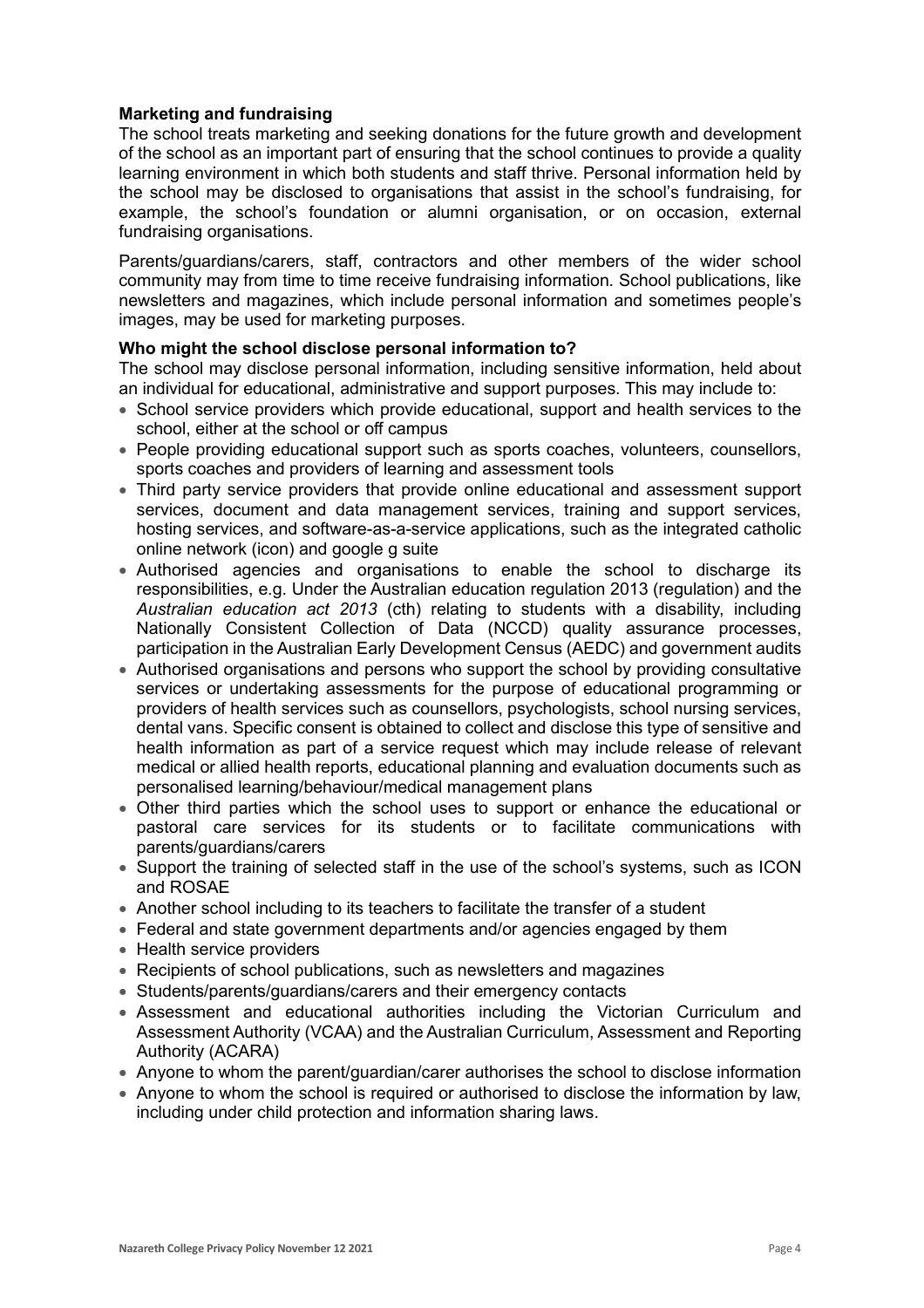## **Nationally Consistent Collection of Data on School Students with Disability**

The school is required by the Australian Education Regulation 2013 (Cth) and *Australian Education Act 2013* (Cth) to collect and disclose certain information to inform the Students with a Disability (SwD) loading via the NCCD. The school provides the required information at an individual student level to an approved authority. Approved authorities must comply with reporting, record-keeping, and data quality assurance obligations under the NCCD. Student information provided to the federal government for the purpose of the NCCD does not explicitly identify any student.

## **Sending and storing information overseas**

The school may disclose personal information about an individual to overseas recipients, for instance, to facilitate a school exchange or a student overseas tour. However, the school will not send personal information about an individual outside Australia without either:

- Obtaining the consent of the individual
- Otherwise complying with the Australian Privacy Principles or other applicable privacy legislation.

The school may from time to time use the services of third-party online service providers (including for the delivery of services and third-party online applications, or apps relating to email, instant messaging and education and assessment, such as Google G Suite and Gmail) which may be accessible by the parent/guardian/carer. Some personal information, including sensitive information, may be collected and processed or stored by these providers in connection with these services. These online service providers may be located in or outside Australia.

School personnel and the school's service providers may have the ability to access, monitor, use or disclose emails, communications (e.g., instant messaging), documents and associated administrative data for the purposes of administering the system and services ensuring their proper use.

The school makes reasonable efforts to be satisfied about the security of any personal information that may be collected, processed and stored outside Australia, in connection with any cloud and third-party services and will endeavour to ensure the cloud is located in countries with substantially similar protections as the Australian Privacy Principles.

The countries in which the servers of cloud service providers and other third-party service providers are located may include:

- **Americas** 
	- $\triangleright$  Berkeley County South Carolina;
	- $\triangleright$  Council Bluffs Iowa;
	- ▶ Douglas County Georgia;
	- > Jackson County Alabama:
	- > Lenoir, North Carolina;
	- $\triangleright$  Mayes County;
	- > Oklahoma;
	- > Montgomery County:
	- > Tennessee:
	- ▶ Quilicura Chile;
	- $\triangleright$  The Dalles Oregon;
- Asia
	- Changhua County;
	- $\triangleright$  Taiwan;
	- $\triangleright$  Singapore;
- **Europe**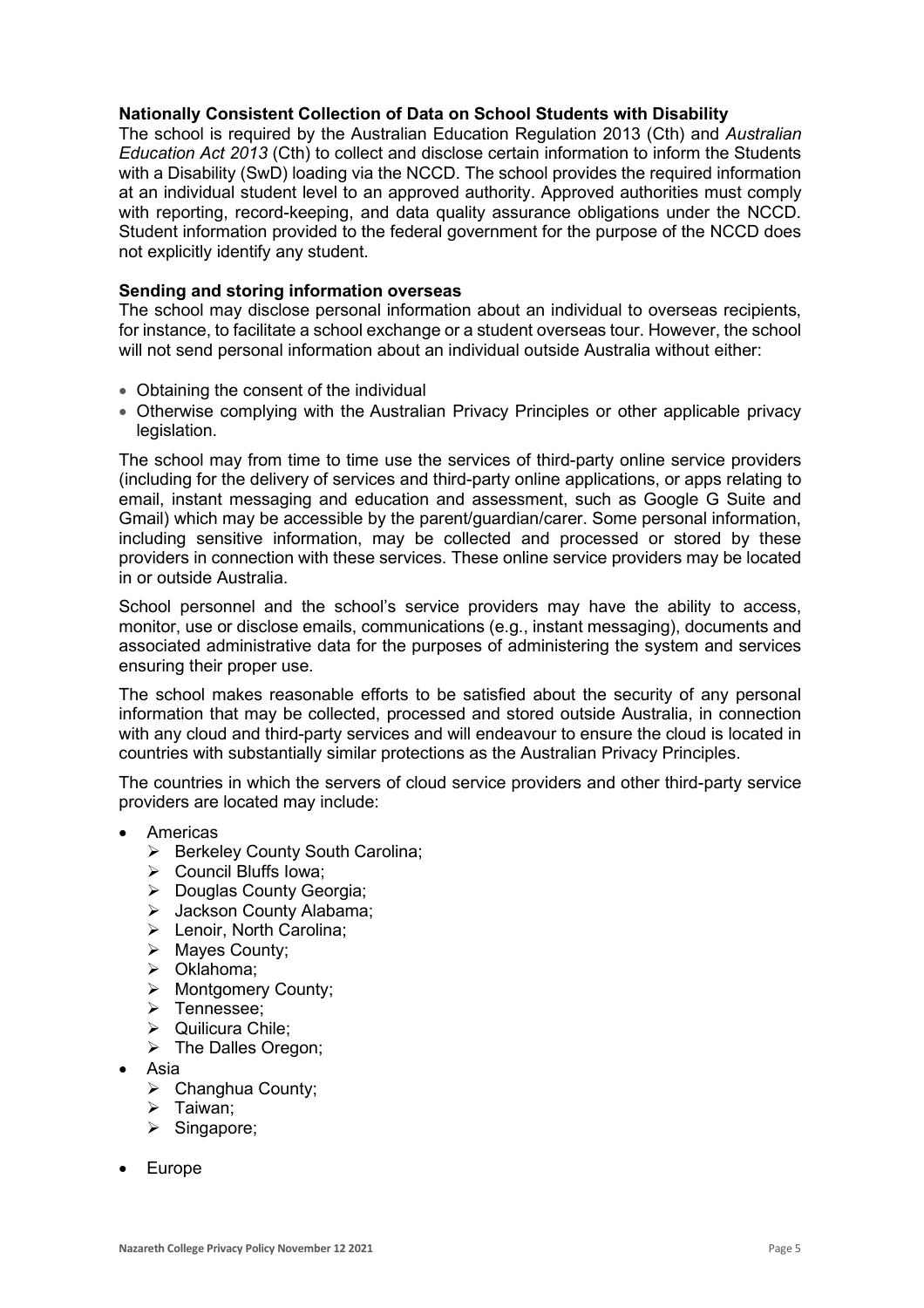- $\triangleright$  Dublin Ireland:
- $\triangleright$  Eemshaven Netherlands:
- $\triangleright$  Hamina Finland:
- $\triangleright$  St Ghislaine Belgium.

Where personal and sensitive information is retained by a cloud service provider on behalf of the school to facilitate human resources and staff administrative support, this information may be stored on servers located in or outside of Australia.

Otherwise, it is not practicable to specify in this policy the countries in which overseas recipients of personal information are likely to be located.

## **How does the school treat sensitive information?**

In referring to sensitive information, the school means: information relating to a person's racial or ethnic origin, political opinions, religion, trade union or other professional or trade association membership, philosophical beliefs, sexual orientation or practices or criminal record, that is also personal information; health information and biometric information about an individual.

Sensitive information will be used and disclosed only for the purpose for which it was provided or a directly related secondary purpose, unless the parent/guardian/carer agrees otherwise, or the use or disclosure of the sensitive information is allowed by law.

#### **Management and security of personal information**

The school's staff are required to respect the confidentiality of students' and parents/guardians/carers' personal information and the privacy of individuals.

The school has in place steps to protect the personal information the school holds from misuse, interference and loss, unauthorised access, modification or disclosure by use of various methods including locked storage of paper records and password access rights to computerised records. This includes responding to any incidents which may affect the security of the personal information it holds. If the school assesses that anyone whose information is affected by such a breach is likely to suffer serious harm as a result, we will notify them and the Office of the Australian Information Commissioner of the breach.

#### **Access and correction of personal information**

Under the Privacy Act and the Health Records Act, an individual has the right to seek and obtain access to any personal information and health records respectively which the school holds about them and to advise the school of any perceived inaccuracy. Students will generally be able to access and update their personal information through their parents/guardians/carers, but older students may seek access and correction themselves.

There are some exceptions to the access rights set out in the applicable legislation.

To make a request to access or to update any personal information the school holds about parents/guardians/carer or children, please contact the school principal or the College Registrar by telephone or in writing. The school may require verification of identity and specification of what information is required. The school may charge a fee to cover the cost of verifying the application and locating, retrieving, reviewing and copying any material requested. If the information sought is extensive, the school will advise the likely cost in advance. If the school cannot provide access to that information, we will provide written notice explaining the reasons for refusal.

There may be circumstances where the reason for refusal is not provided, if doing so may breach the privacy of another person.

#### **Consent and rights of access to the personal information of students**

The school respects every parent/guardian/carer's right to make decisions concerning their child's personal information.

Generally, the school will refer any requests for consent and notices in relation to the personal information of a student to the student's parents/guardians/carers. The school will